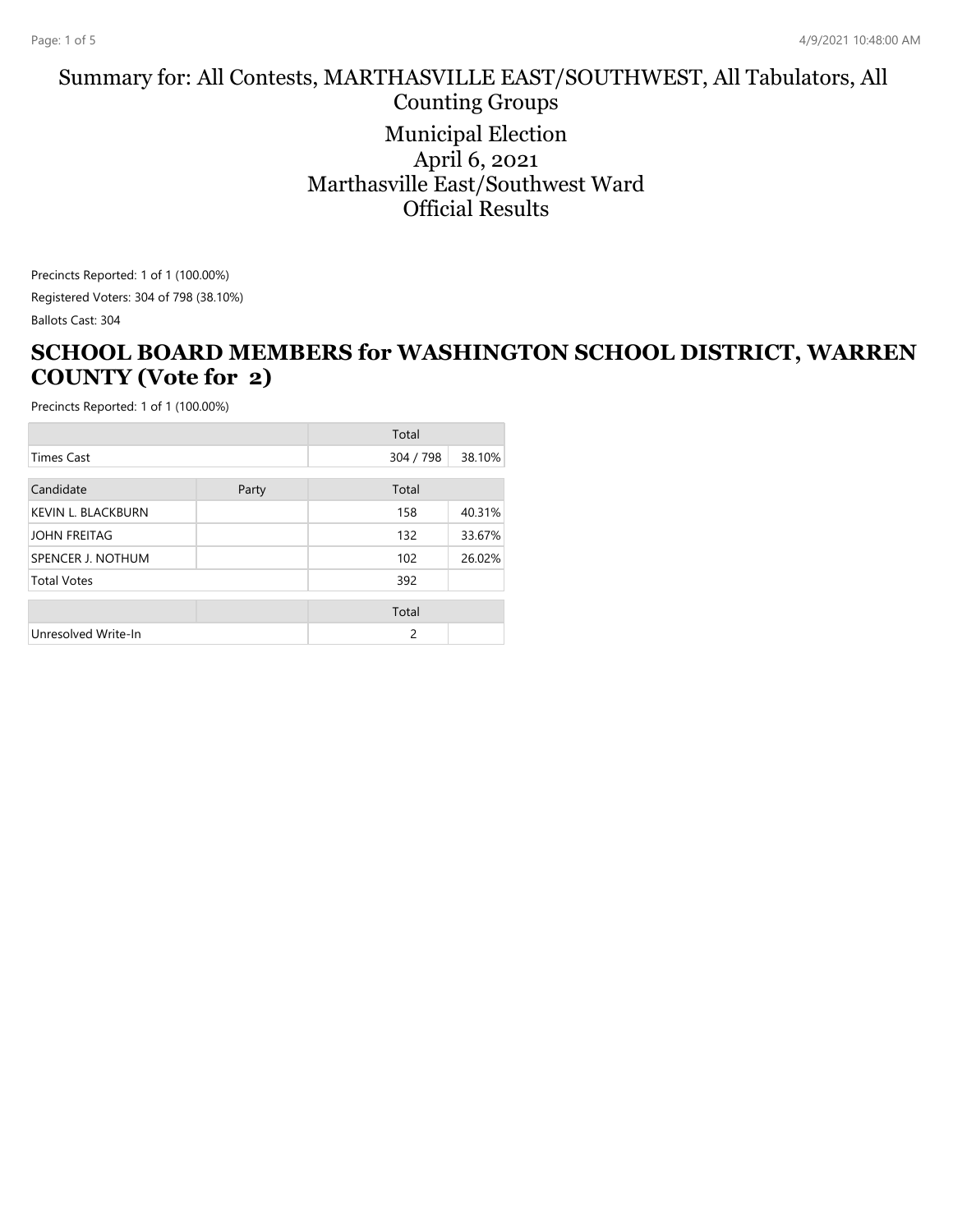# **MAYOR for CITY OF MARTHASVILLE, WARREN COUNTY (Vote for 1)**

|                       |       | Total     |        |
|-----------------------|-------|-----------|--------|
| <b>Times Cast</b>     |       | 304 / 798 | 38.10% |
| Candidate             | Party | Total     |        |
| DAVID LANGE           |       | 194       | 64.45% |
| <b>EUGENE JENKINS</b> |       | 107       | 35.55% |
| <b>Total Votes</b>    |       | 301       |        |
|                       |       | Total     |        |
| Unresolved Write-In   |       |           |        |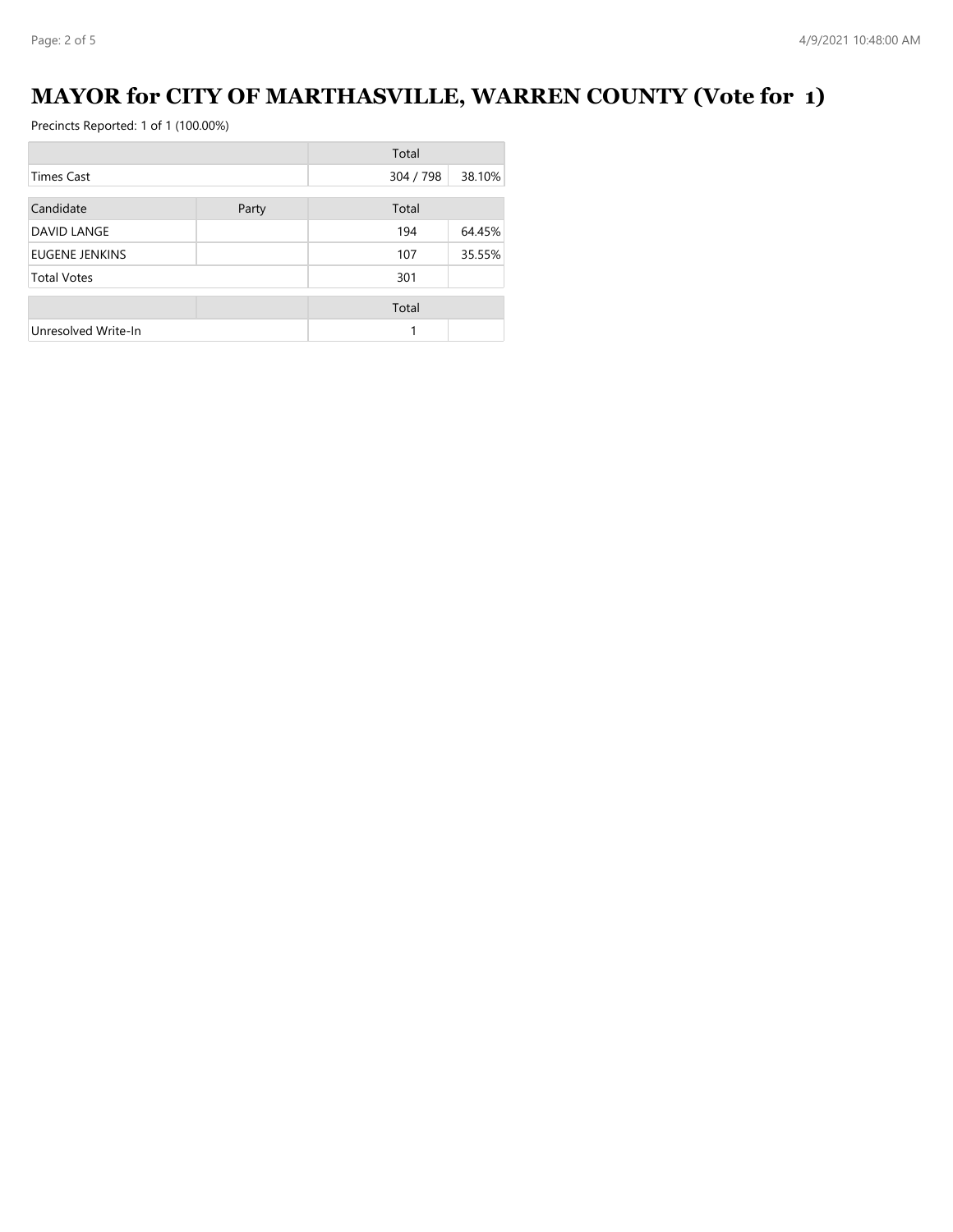### **ALDERMAN for CITY OF MARTHASVILLE EAST WARD, WARREN COUNTY (Vote for 1)**

|                        |       | Total         |         |
|------------------------|-------|---------------|---------|
| Times Cast             |       | 120 / 350     | 34.29%  |
| Candidate              | Party | Total         |         |
| <b>DANIEL GRAFRATH</b> |       | 100           | 100.00% |
| <b>Total Votes</b>     |       | 100           |         |
|                        |       | Total         |         |
| Unresolved Write-In    |       | $\mathcal{P}$ |         |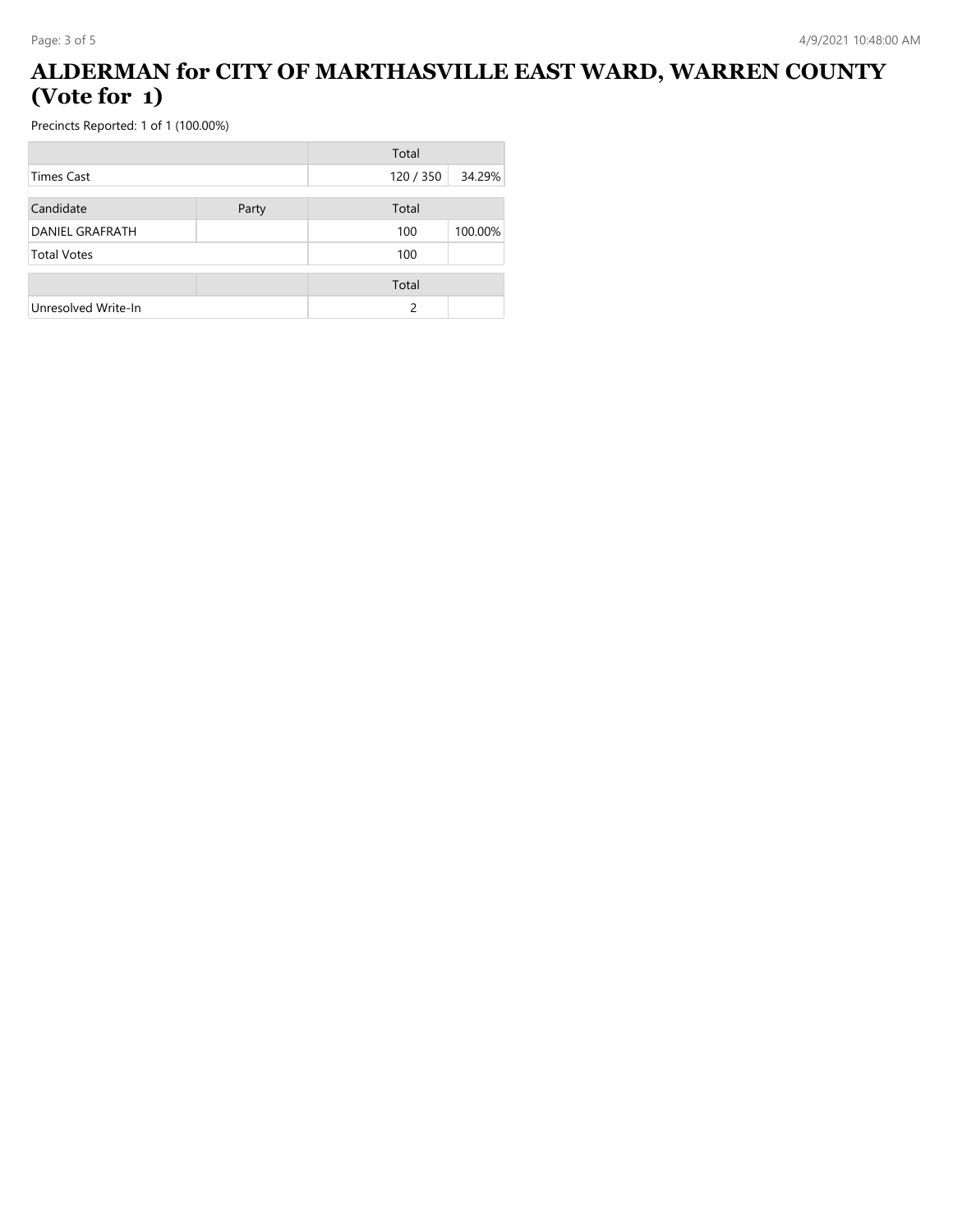# **ALDERMAN for CITY OF MARTHASVILLE SOUTHWEST WARD, WARREN COUNTY (Vote for 1)**

|                     |       | Total     |         |
|---------------------|-------|-----------|---------|
| Times Cast          |       | 184 / 448 | 41.07%  |
| Candidate           | Party | Total     |         |
| <b>LEO MEYER</b>    |       | 155       | 100.00% |
| <b>Total Votes</b>  |       | 155       |         |
|                     |       | Total     |         |
| Unresolved Write-In |       | 6         |         |